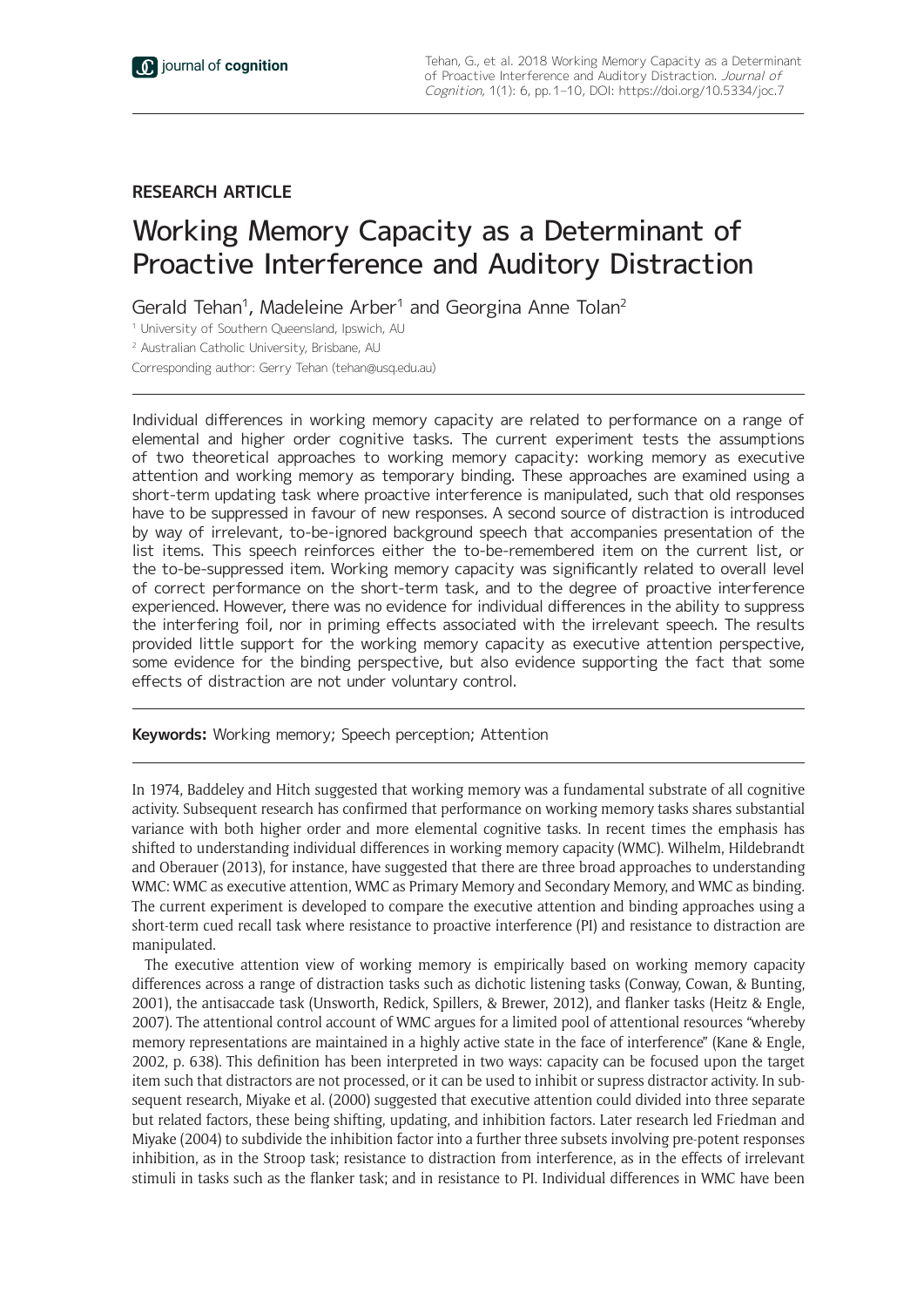linked to all three forms, but the current paper is concerned primarily with resistance to PI and to distraction. Importantly, those who have high WMC show less PI in a range of memory tasks (Kane & Engle, 2002; Kliegl, Pastotter, & Bauml, 2015). The relationship between capacity and resistance to distraction is less clear with some studies showing a significant relationship between the two constructs (Unsworth, 2010) and others showing no significant relationship (Keye, Wilhelm, Oberauer, & van Ravenzwaaij, 2009).

According to the binding approach (Oberauer, Süß, Wilhelm, & Sander, 2007; Wilhelm et al., 2013), WMC reflects the ability for building, maintaining, and updating temporary bindings. For example, in memory for lists of words that involve multiple trials, items have to be bound to contextual elements such as "the current list" and/or "position within the list". In some tasks, such as the n-back and running memory span tasks, these temporary bindings need to be continually updated. Thus, the formation of rapid temporary bindings "enables the system to construct and maintain new structures, such as random lists… the limited capacity of working memory arises from interference between bindings…" (Wilhelm et al., 2013, p. 4). Wilhelm et al., argued that updating tasks are the most appropriate measures of WMC because they involve all three binding functions: the formation and maintenance of new structures and the updating of those structures.

In the current study we examined attention and binding approaches using a short-term cued recall updating task. PI was manipulated within a single trial rather than across distinct trials as is typically the case in other PI paradigms. In this task (Tolan & Tehan, 2002) each trial consists of a small number of items, one (target) of which is a member of a taxonomic category. At test the category label is presented as a cue for recall of the relevant target. The list items are organised into a single block of four items on a small number of trials and more frequently into two blocks, the first containing four words and the second containing five words. In each case the instructions stressed that participants are to remember the items in the most recently presented block. PI is manipulated in this paradigm via the presentation in the to-be-forgotten first block of another member (foil) from the same taxonomic category as the target item in the second block. The effects of PI emerge in suppressed recall of the target item and in the enhanced recall of the to-beforgotten foil, relative to performance on a no-interference condition where the target is the only instance of the taxonomic category in the list. The two-block trials are effectively an updating task, where participants remember some items for a brief period of time and then are asked to forget those items and remember the next set of items. From the binding perspective, participants form a temporary structure, the first block, and then when it is apparent that the task is a two-block trial, they forget the old structure and create a new temporary structure, the second block.

Two studies have explored individual differences in working memory capacity on the cued recall task (Friedman & Miyake, 2004; Unsworth, 2010), but neither involved all possible measures, and both studies employed a retention interval of eight seconds instead of the immediate test used in the current experiments. Friedman and Miyake (2004) compared performance on one-block trials to performance on no-interference two-block trials to measure interference, and Unsworth (2010) used performance on the one-block trials as a measure of no-interference and lure recall as the measure of interference. Both experiments reported that individual differences in working memory capacity, as measured by multiple complex span tasks, were related to resistance to proactive interference.

Irrelevant speech is the second factor that is manipulated in the current experiment. We will refer to the irrelevant speech effect in this paper, acknowledging that the irrelevant speech effect represents a specific instance of the more general irrelevant sound effect (Beaman & Jones, 1997). The irrelevant sound effect represents the detrimental effect that background sounds have on short-term, serial recall of visually presented items, even when instructions stress that the sounds should be ignored (Jones & Macken, 1993). Such auditory distraction is maximised if the auditory stream contains changing state sounds rather than a single, repeated, steady-state sound; an outcome that is known as the changing-state effect (Jones, Madden, & Miles, 1992). In the current experiment we have adopted changing-state speech as the auditory distractor to involve the language system. We are interested in the effects that semantic and phonological features of the auditory distractors have on short-term recall, rather than the sensory features of the distractors.

Both attention and binding explanations of the irrelevant speech effect have been proposed. The attention control account assumes that changing state auditory input captures attention, and diverts resources from the primary memory task. Psychophysiological evidence using event-related potentials have supported such a view (Bell, Dentale, Buchner & Mayr, 2010), as has the demonstration that participants can habituate to the auditory stream (Röer, Bell, & Buchner, 2014). One important aspect of the attention account is that content similarity between the two streams should have little impact upon performance as it is attention capture that is the locus of the effect. Secondly, the approach does not automatically lead to specific predictions concerning the frequency with which different types of errors should be made. If high capacity participants are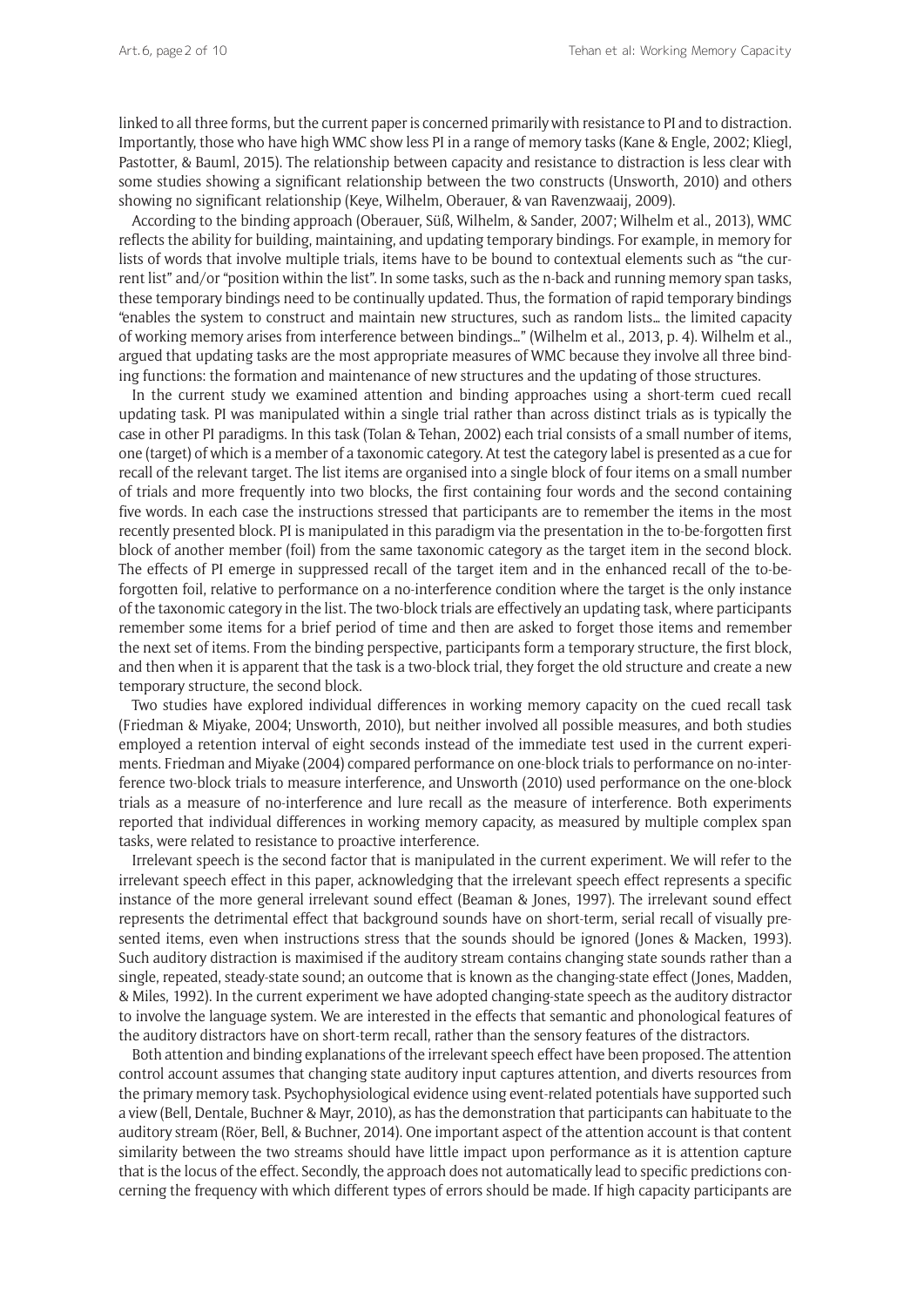more able to focus attention on the target or alternatively, to suppress distractor activity, one might expect that there would be better target recall. Our reading of the theory is that it does not make any predictions concerning the frequency of different types of errors.

The binding account of irrelevant speech effect assumes that temporary bindings between contextual elements and items are disrupted by irrelevant speech. Much of the literature associated with the irrelevant speech effects involves item to order bindings, but Bell, Röer, and Buchner (2013) have shown that item to background colour bindings are just as susceptible to irrelevant speech as item to order bindings. Tolan and Tehan (2002), using the cued recall task described earlier, showed that PI effects, both in terms of diminished target recall and increases in foil recall, were more prevalent under irrelevant speech conditions than quiet conditions. Thus, irrelevant speech disrupted the item to block-2 context bindings such that on a number of trials, the foil in block-1 was incorrectly recalled.

Tolan and Tehan (2002) explored another aspect of irrelevant speech. They manipulated the content of the irrelevant stream to modulate the degree of PI. They were able to demonstrate that the auditory distractors could essentially prime either the target item or the interfering foil in the cued recall paradigm. When the speech supported the target item, performance was immune to PI, target recall was excellent and there were few block-1 intrusions. However, when the auditory items supported the foil, target recall was depressed and the foil was frequently recalled instead of the target. Their explanation for these effects involved the interaction of phonological and semantic codes in semantic memory (Tehan, Humphreys, Tolan & Pitcher, 2004; Tolan & Tehan, 2002). An emergent prediction from their explanation is that these between-stream priming effects are obligatory and are not under attentional control. This prediction has yet to be tested.

Individual differences in the strength of the irrelevant speech effect have been the focus of a considerable amount of research (see Sörqvist and Rönnberg, 2014, for a review). This literature confirms that those who have high capacity are less susceptible to irrelevant speech on many tasks, especially those that involve attention capture. Importantly, Beaman (2004) found that high WMC participants were less likely to show positional intrusion errors from previous lists in an immediate serial recall task than low WMC participants. This suggests that WMC is related to the frequency of PI errors as well as target recall.

However, there is one key feature of the irrelevant speech effect that is not related to WMC. Those who have high working memory capacities are just as susceptible to the changing state irrelevant speech effect as those with low working memory capacities (Beaman, 2004; Sörqvist, Marsh, & Nöstl, 2013). This suggests that some aspects of the irrelevant speech affect are not under attentional control.

In the current experiment, individual differences in WMC on the Tolan and Tehan (2002) task are examined under conditions where the irrelevant speech primes either the target item or the to-be-forgotten foil. From the executive attention perspective, those who have high WMC should be resistant to PI either through focusing purely upon the target recall or alternatively, they are better at suppressing distractors. High capacity participants should be immune to the effects of PI. Likewise, if auditory distractors are suppressed or not processed, the irrelevant speech priming effects should not be evident. From the binding perspective, those with high working memory capacity should be better on the updating task which would be reflected in better target recall, fewer omissions, and perhaps fewer block-1 intrusions (Beaman, 2004). However, the approach is silent about priming effects and what would happen if binding breaks down and the foil is recalled. The Tolan and Tehan (2002) account makes the prediction that priming effects are an emergent feature of the cognitive architecture that supports short-term recall and as such are obligatory and not susceptible to individual differences in either attentional control or binding.

#### **Methods**

#### **Participants**

Participants were 80 undergraduate psychology students at the Australian Catholic University, who participated for partial course credit.

#### **Materials**

The materials and procedure used by Tolan and Tehan (2002) were utilised and are fully described in that paper. The cued recall component of the experiment consisted of 12 one-block trials and 40 two-block trials that were randomly ordered. The structure of the critical two block trials and the corresponding auditory distractors is presented in **Figure 1**. The critical two-block trials consisted of four words in the first block and five words in the second block. The two blocks were separated by an exclamation point (!) and the category cue presented in capital letters followed the end of the second block prompting recall. On all trials a single target item (in **Figure 1** *cat*) was presented among fillers in the most recent block. Proactive interference was manipulated on 20 trials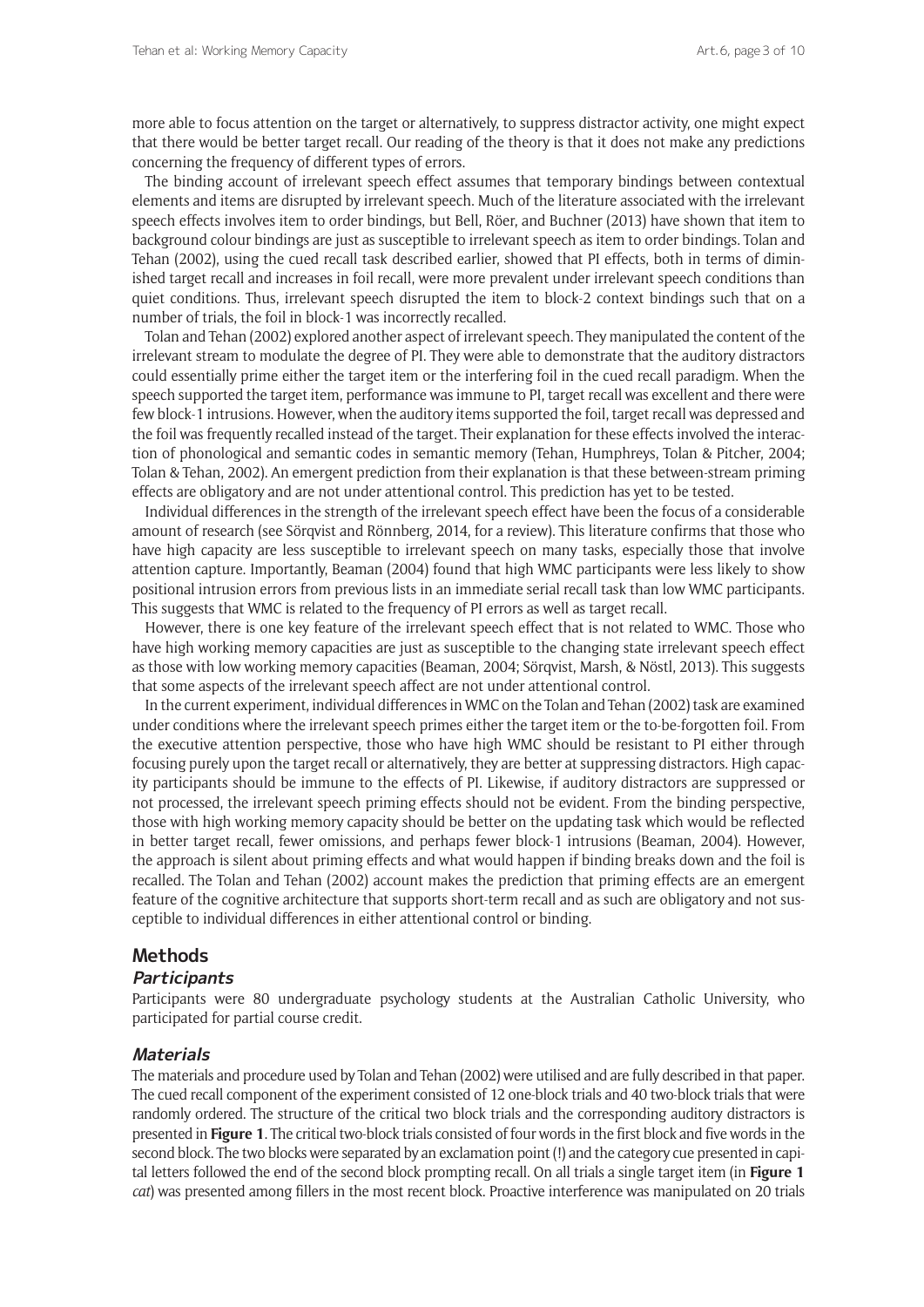

Figure 1: Structure of a standard trial with to-be-remembered items in the centre column, and irrelevant speech conditions on the outsice columns.

by including a second item (foil – *dog*) from the same category as the target in the first block. An example of an interference trial would be: *house, apple, dog, watch ! tree, cloud, cat, book, nail ANIMAL*. The other 20 trials were no-interference trials, in which the foil was replaced with a filler (*pen*). There are three measures of performance on this task: correct recall of the target, omissions where the target is not recalled (and nor is the foil), and false recall of the foil that appeared in the first block. Data from our lab indicates that twenty minute test-retest reliability estimates for the three measures are .65, .65 and .50 for target, omissions and lures, respectively.

All the cued recall trials were studied in the presence of background speech. The irrelevant speech consisted of a string of 18 words, five of which shared phonological features with either the target or the foil. These five items were presented in positions 12 to 16 in the irrelevant stream. Two of the five key irrelevant speech items shared the same stem as the foil or target, two shared the same rhyme ending and one shared the same consonants. An example of the critical irrelevant speech items supporting the target word, *cat*, were *cab, hat, cot, can,* and *mat*. The irrelevant speech supported the foil on 10 of the interference trials and on 10 of the no-interference trials (although the foil was not actually present for these no-interference trials). Similarly, the speech supported the target on 10 of the interference trials and 10 of the no-interference trials.

The individual difference manipulation consisted of a modified operation span task in which words and math problems [e.g.,  $(3 4) - 1 = 10$ ] were presented in pairs. Participants read the word (and attempt to remember it) and then processed the mathematics problem. After all pairs were presented participants attempted to recall the words in the order in which they were presented. The current procedure deviated from the standard span methodology in that each trial consisted of four word/maths problems (fixed list length), and there were eight trials in total. Unpublished research from our laboratory has indicated that eight fixed-length trials of four words produces the same level of reliability as a 20-trial, span procedure starting with four trials at two words and finishing with four trials of six words. The twenty-minute testretest reliability estimates were .79 and .87 for the maths and memory component respectively.

## **Procedure**

All participants were presented with the cued recall task first. Participants were instructed on the structure of the test and were told that they were to remember the most recent block of items. On the two-block trials a block-separator (!) was used to indicate that the trial was a two-block trial and that the participants should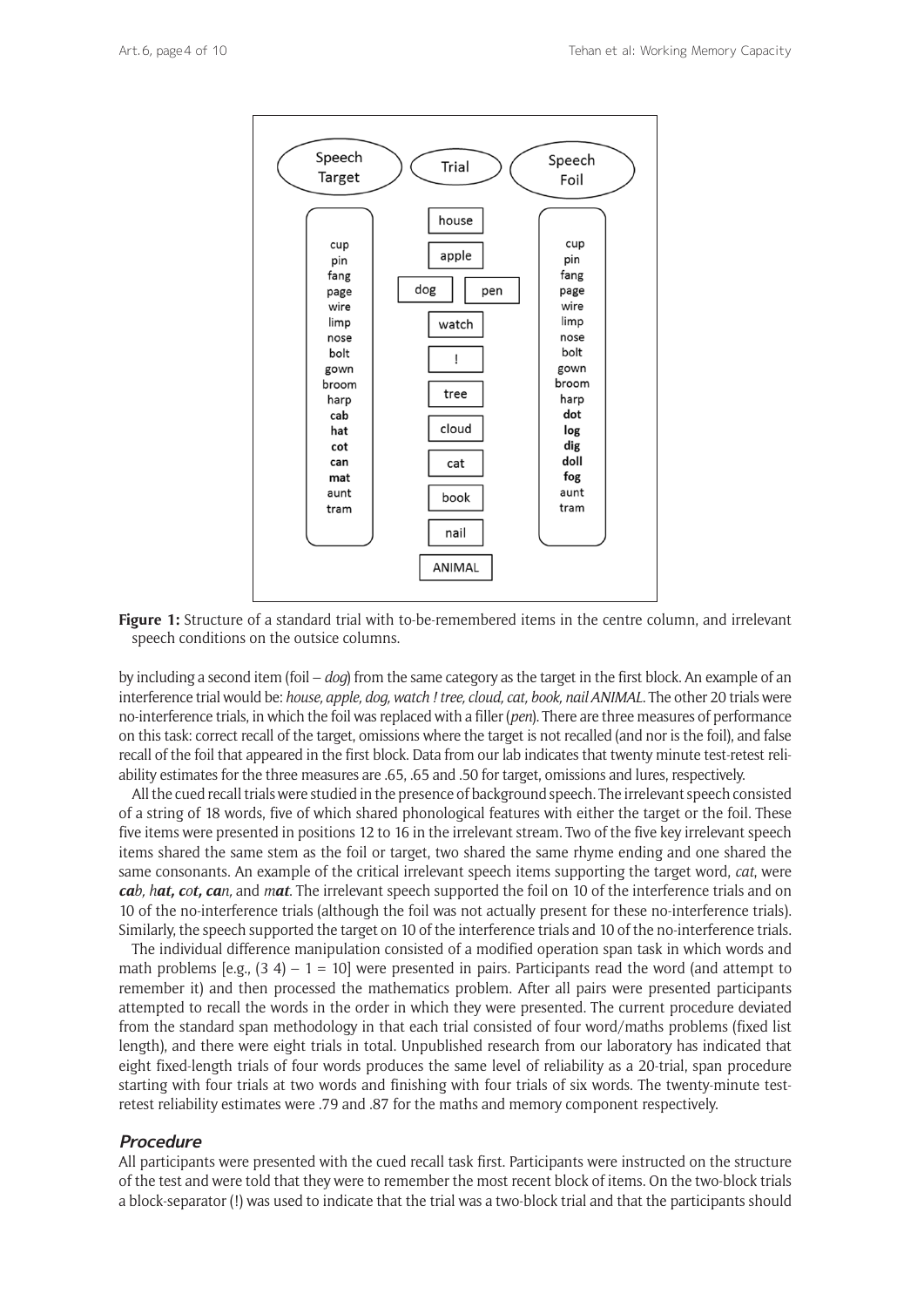forget the first block and concentrate on the second block as it was this block that contained the target item. The items on each trial were presented at a rate of one item per second in the centre of a computer screen. The category cue was presented immediately after the final item for two seconds and the participant had 12 seconds to respond before the next trial began. During this period, participants could change their response if they chose to, but such events were extremely rare. At the start of the trial, the irrelevant speech commenced and finished with the presentation of the category cue. Participants were told to ignore the auditory material as best they could.

In the operation span task, the words/math problem on each trial were visually presented at a rate of three seconds per work/maths problem pair. Participants read each word aloud and then processed the maths problem. Following presentation of all pairs, a row of question marks appeared and the participant attempted serial recall.

#### **Results**

In scoring the operation span task, two measures were generated. The first involved scoring an item as correct only if it was recalled in the correct serial position (order scoring). The second involved a free recall criterion, in which an item was scored as correct if it was recalled at all, irrespective of which position it was recalled in (item scoring). Internal consistency estimates were higher for the item scoring, = .75, than for order scoring, = .65, and consequently later analyses are based upon the item score. **Table 1** presents the correlations between working memory measures and total scores on the cued recall task, including correct target recall, omissions, and recall of the block-1 foils. The correlations of WMC with the four individual types of cued recall trials showed identical outcomes to the total scores. Those who performed well on the working memory task also performed well on the cued recall of the target and made fewer omission errors. However, working memory scores were not significantly related to foil intrusions.

Two complementary sets of analyses were undertaken to assess the role of working memory capacity. In the first instance, a frequently used extreme groups design was employed to directly compare those with high working memory capacity with those low working memory capacity. In this design, the upper and lower quartiles of a distribution of WM span scores are categorized as high and low span, respectively. While this design has a number of strengths, it also has weaknesses (see Conway et al., 2005, for a review), not least that data from half the participants are not used, and continuous capacity variable is turned into a categorical variable with the consequent loss of specificity. To overcome these potential problems, our complementary ANCOVA used data from all participants and working memory capacity was used as a continuous variable. In this analysis, the variance due to working memory capacity was first extracted with the remaining variance then being analysed. Under these conditions, effects that are influenced by WMC should be severely attenuated as reflected in smaller F values and, more importantly, in diminished effect sizes.

Performance on the cued recall task is summarised in **Table 2**. The data replicate Tolan and Tehan's (2002) finding that target recall was better in the no-interference condition than in the interference condition. Irrelevant speech also had an impact in that when the irrelevant speech supported the foil, target recall was depressed and false recall of the foil was enhanced relative to the conditions where the speech supported the target item.

The cued recall target and omission data were first analysed by means of 2 (WMC) 2 (PI) 2 (irrelevant speech) mixed design ANOVAs. Likewise, the foil data were analysed via a 2 (WMC) 2 (irrelevant speech) ANOVA that compared the two conditions that contained interfering foils. In both instances planned

**Table 1:** Descriptive statics for and correlations between working memory measures and performance on the cued recall task.

|                 | Mean  | SD (Range)   |        |        | WM Ord WM Item Cued Total Omission | <b>Total</b> |
|-----------------|-------|--------------|--------|--------|------------------------------------|--------------|
| WMOrder         | 10.79 | $4.42(3-25)$ |        |        |                                    |              |
| WMItem          | 15.25 | $4.41(6-26)$ | .79    |        |                                    |              |
| Cued Total      | 21.11 | $7.19(5-35)$ | .49    | .53    |                                    |              |
| Omissions Total | 12.70 | $6.43(0-34)$ | $-.38$ | $-.47$ | $-.86$                             |              |
| Foil Total      | 4.16  | $2.08(0-10)$ | $-.11$ | $-.04$ | $-.32$                             | $-.12$       |

*Note:* WM Ord = operation span order scoring, WMItem = operation span item scoring, Cued Total = total targets recalled, Omissions Total = neither target nor foil recalled, Foil Total = Total block-1 foils recalled instead of target. Correlations in bold font are significant at  $p = .05$ .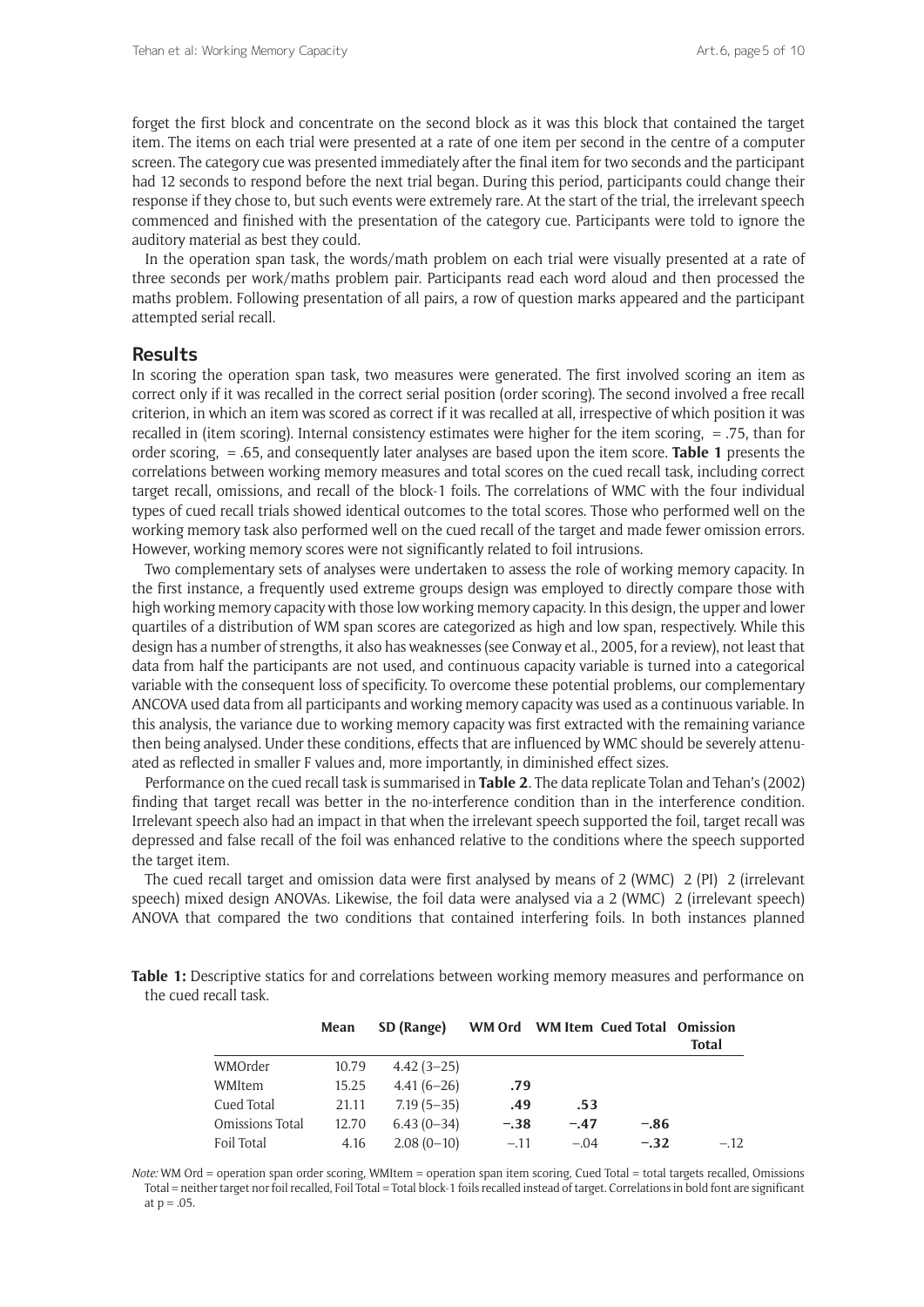| <b>WMC</b> | Interference           |               | <b>Speech Priming</b> |  |  |
|------------|------------------------|---------------|-----------------------|--|--|
|            |                        | <b>Target</b> | Foil                  |  |  |
|            | <b>Target Recall</b>   |               |                       |  |  |
| High WMC   | Interference           | 6.71(1.93)    | 5.24(2.30)            |  |  |
|            | No Interference        | 8.24 (1.09)   | 5.76(2.14)            |  |  |
| Low WMC    | Interference           | 5.35(1.70)    | 2.39(2.10)            |  |  |
|            | No Interference        | 5.30(2.40)    | 3.09(2.11)            |  |  |
|            | <b>Omission Errors</b> |               |                       |  |  |
| High WMC   | Interference           | 2.10(1.51)    | 1.62(1.32)            |  |  |
|            | No Interference        | 1.76(1.09)    | 3.10(1.76)            |  |  |
| Low WMC    | Interference           | 3.35(1.80)    | 3.91(2.04)            |  |  |
|            | No Interference        | 4.35(2.06)    | 4.70(2.18)            |  |  |
|            | <b>Foil Recall</b>     |               |                       |  |  |
| High WMC   | Interference           | 1.14(0.96)    | 3.00(1.61)            |  |  |
| Low WMC    | Interference           | 0.83(0.98)    | 3.52(1.92)            |  |  |
|            |                        |               |                       |  |  |

**Table 2:** Mean performance on the cued recall task as a function of working memory capacity (WMC), proactive interference and irrelevant speech priming.

comparisons involved direct assessment of proactive interference and speech priming effects for both high and low working memory capacity groups.

The outcomes of the overall ANOVA presented in **Table 3** and the outcomes of the planned comparisons are presented in **Table 4**. For target recall, high working memory capacity participants recalled more targets than the low capacity group, target recall was better when the speech supported the target than the foil, and target recall was better in the no interference condition than the interference condition. There was a group by interference interaction, but not a group by speech priming interaction. As **Table 4** indicates, there were strong interference effects for the high working memory capacity group but not for the low working memory capacity group. Both groups showed speech priming effects that were of a similar magnitude. The ANCOVA (see **Table 3**) indicated that working memory capacity accounted for all interference effects, but there were still strong speech priming effects.

The results for the omission data were largely the mirror of the target outcomes. Low capacity participants made more omissions than those in the high capacity group, there were more omissions in the interference condition than the no interference condition, and there were more omissions made when the speech supported the foil than when it supported the target. The planned comparisons indicated that interference effects were not present for the high capacity group, but were for the low capacity group. Again speech priming effects were present in both groups and of a similar magnitude. The ANCOVA indicated that working memory capacity accounted for all the omission effects. That is, the differences in the proportion of omissions were fully explained by individual differences in working memory capacity.

In contrast to the other measures, high and low capacity groups did not differ in the number of foil intrusions. The intrusions were more frequent when the speech primed the foil than when they primed the target, and, as **Table 4** indicates, this was true of both groups. The ANCOVA again confirmed that strong speech priming effects were still present after the effects of working memory capacity had been partialled out.

#### **Discussion**

The cued recall paradigm permitted the examination of individual differences in WMC on two potential sources of interference within the one trial, PI and irrelevant speech. The outcomes of the experiment converge on five findings. Firstly, target recall was related to WMC. Those who performed well on the working memory component of the task also recalled the target item on the cued recall task more frequently than the low WMC participants. Secondly, and paradoxically, the superior ability of the high WMC group to recall the target, meant that they were more susceptible to PI than the low WMC group. To a large extent the low WMC group showed that they were not able to resolve competition between the target, auditory distractors and other list items resulting in high levels of omission errors. Thirdly, the ANCOVA analyses confirmed the role of WMC in PI, to the extent that PI effects in target recall were eliminated, as were the frequency of omissions across all experimental conditions, when variance in WMC had been partialled out. Fourthly,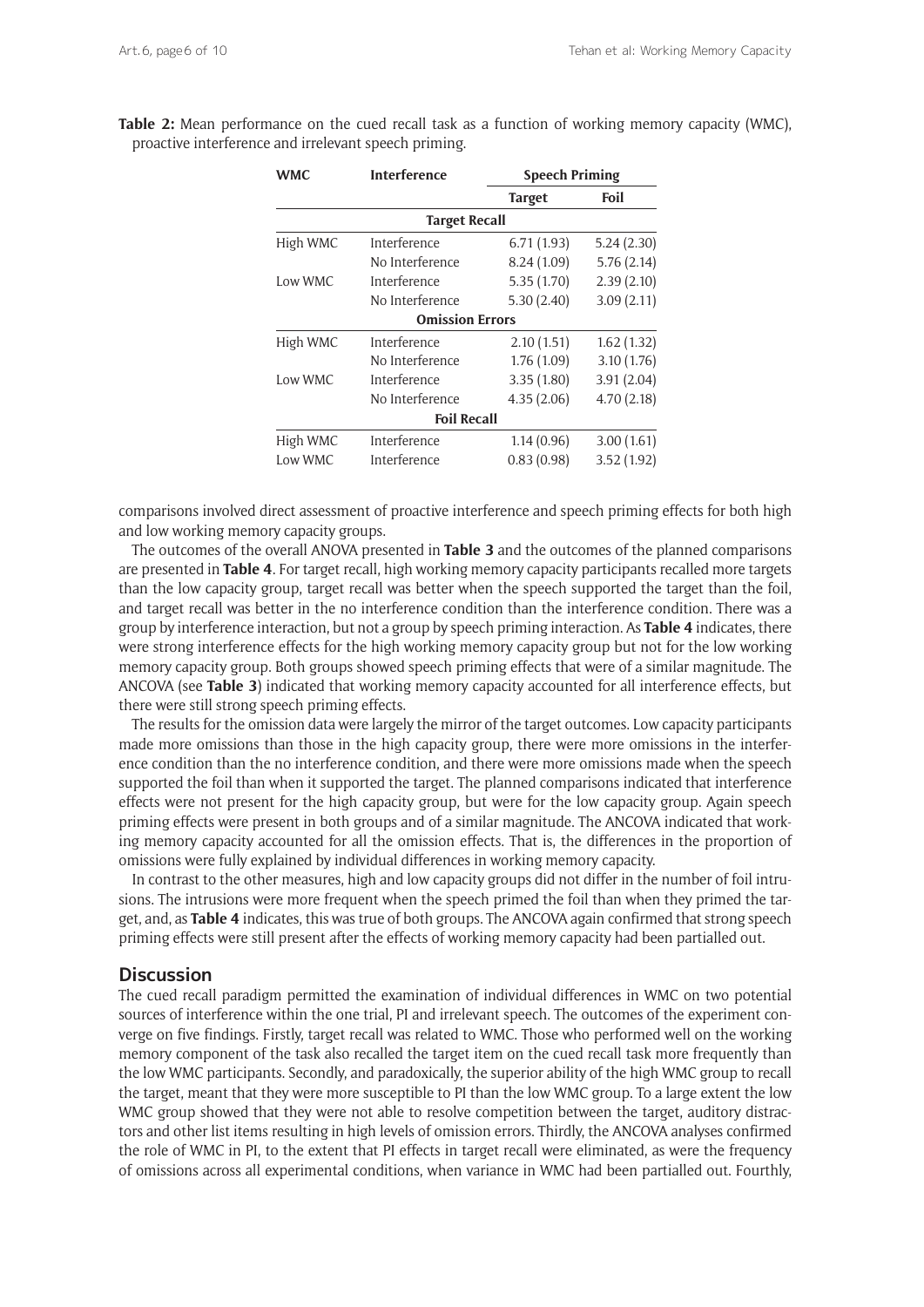|                    | <b>High V Low WMC</b> |               |                        | <b>WMC</b> as Covariate |         |                        |  |
|--------------------|-----------------------|---------------|------------------------|-------------------------|---------|------------------------|--|
|                    | F(1, 41)              | p             | $\underline{\eta_p}^2$ | F(1,78)                 | p       | $\underline{\eta_p}^2$ |  |
|                    |                       | <b>Target</b> |                        |                         |         |                        |  |
| <b>WMC</b>         | 26.30                 | < .001        | .39                    | 30.86                   | < 0.001 | .28                    |  |
| ΡI                 | 12.18                 | .001          | .23                    | .12                     | .734    | .01                    |  |
| Speech Priming     | 81.27                 | < .001        | .67                    | 28.97                   | < .001  | .27                    |  |
| $WMC * PI$         | 4.94                  | .032          | .11                    | 1.67                    | .200    | .02                    |  |
| WMC * Priming      | 1.47                  | .232          | .04                    | 3.58                    | .062    | .04                    |  |
| PI * Priming       | 0.03                  | .862          | .01                    | 1.12                    | .296    | .01                    |  |
| WMC * PI * Priming | 3.01                  | .090          | .07                    | 1.47                    | .229    | .02                    |  |
| <b>Omissions</b>   |                       |               |                        |                         |         |                        |  |
| <b>WMC</b>         | 18.11                 | < .001        | .31                    | 22.16                   | < .001  | .22                    |  |
| ΡI                 | 16.10                 | < .001        | .28                    | .94                     | .334    | .02                    |  |
| Speech Priming     | 11.25                 | .002          | .22                    | 2.39                    | .126    | .03                    |  |
| WMC * PI           | 0.84                  | .365          | .02                    | .01                     | .916    | .00                    |  |
| WMC * Priming      | 0.01                  | .938          | .00                    | .07                     | .790    | .01                    |  |
| $PI * Priming$     | 2.59                  | .115          | .06                    | .13                     | .718    | .00                    |  |
| WMC * PI * Priming | 4.76                  | .036          | .10                    | 1.57                    | .215    | .02                    |  |
| Foil               |                       |               |                        |                         |         |                        |  |
| <b>WMC</b>         | 0.00                  | .992          | .00.                   | .10                     | .750    | .00                    |  |
| Speech Priming     | 56.25                 | < .001        | .58                    | 22.30                   | < .001  | .22                    |  |
| WMC * Priming      | 1.86                  | .180          | .04                    | 3.47                    | .066    | .04                    |  |

**Table 3:** ANOVA outcomes for target recall, omission errors and foil intrusions as a function of working memory capacity (WMC), proactive interference, and speech priming.

**Table 4:** Comparisons of interference and speech priming effects for High and Low WMC groups on target recall, omissions and foil intrusions.

|               | <b>Proactive Interference</b> |         |                  | <b>Speech Priming</b> |         |           |
|---------------|-------------------------------|---------|------------------|-----------------------|---------|-----------|
|               | t                             | p       | Cohen's d        | t                     | p       | Cohen's d |
|               |                               |         | <b>Target</b>    |                       |         |           |
| High WMC 4.13 |                               | .001    | .74              | 6.51                  | < 0.01  | 1.20      |
| Low WMC       | 0.88                          | .389    | .13              | 6.46                  | < 0.01  | 1.32      |
|               |                               |         | <b>Omissions</b> |                       |         |           |
| High WMC 1.33 |                               | .198    | .34              | 2.63                  | .016    | .30       |
| Low WMC       | 5.47                          | < 0.001 | 82               | 2.17                  | .041    | .21       |
|               |                               |         | Foil             |                       |         |           |
| High WMC      |                               |         |                  | 4.47                  | < 0.001 | 1.19      |
| Low WMC       |                               |         |                  | 6.12                  | < 0.001 | 1.80      |

omissions and foil intrusions were not correlated and differences in capacity had no impact upon recall of the interfering foil. Lastly, the irrelevant speech priming effects were present in the data for both target and foil recall that were independent of WMC. In short, individual differences in WMC were reflected in the ability to remember the target item, but were not related to either foil recall or irrelevant speech priming effects.

From a theoretical perspective, the executive functioning account of WMC argues that high capacity participants are better able to focus on the target item by either supressing distractors or not processing these distractors (Kane & Engle, 2002). Irrelevant speech effects were present in the data and high WMC participants were better able to focus on the target item, an outcome that is consistent with the executive attention approach. There was less supporting evidence for the suppression of distractors. Irrelevant speech priming effects should not have emerged if the irrelevant stream had been suppressed. Likewise, there should have been correlations between WMC and foil intrusions if there were differences in ability to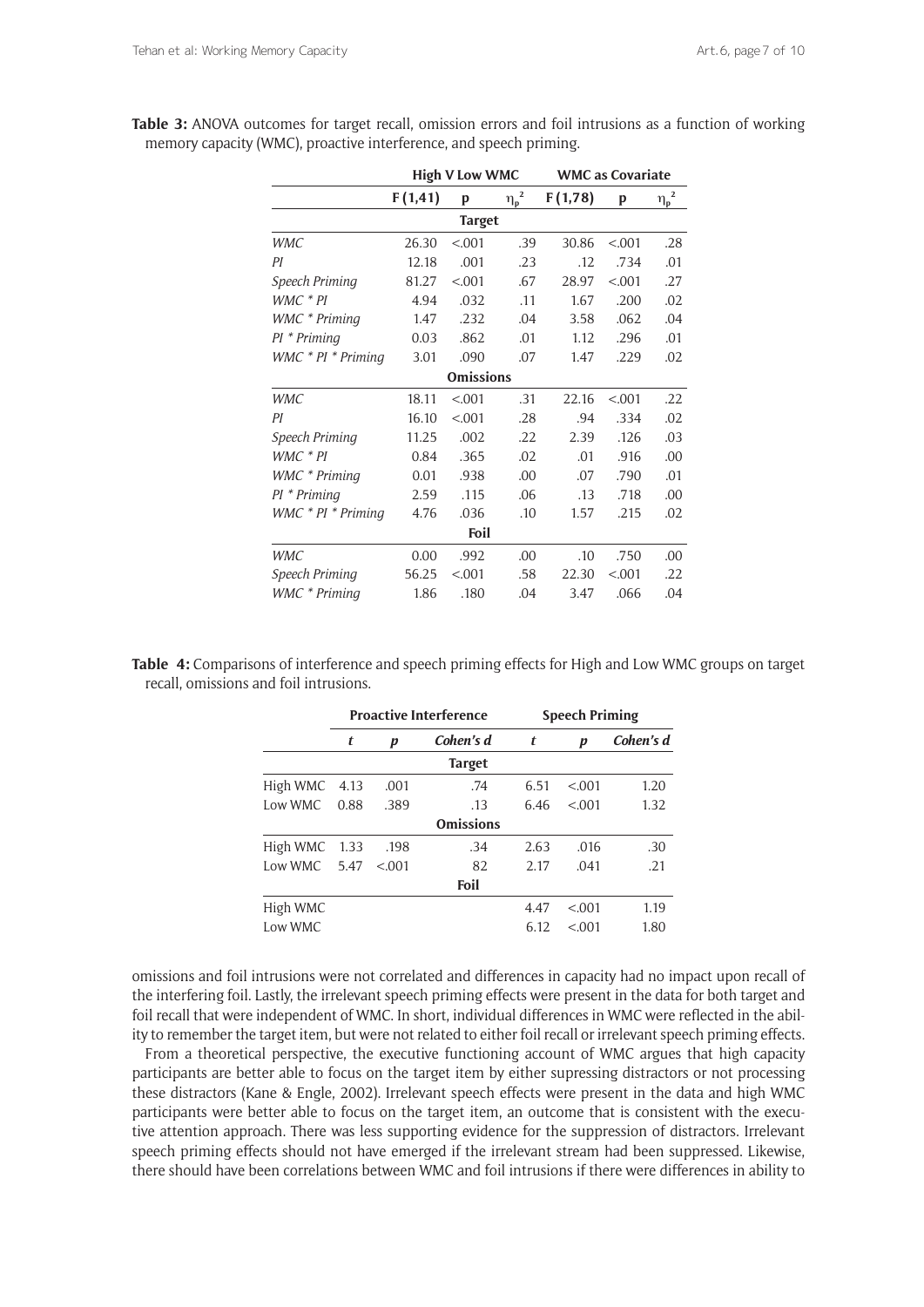suppress the foil. However, priming effects were evident and WMC was independent of foil recall, a finding that is at odds with Unsworth's (2010) findings of a correlation between foil recall in the cued recall task an WMC, and Beaman's (2004) finding of a similar correlation involving the frequency of prior-list intrusions. One possible explanation for this discrepancy involves the content of the irrelevant speech. In the Unsworth experiment irrelevant speech was not manipulated, and in Beaman's study, the content of the irrelevant speech was not manipulated. Manipulating the content of the irrelevant speech enhances the production of the block-1 foils to much higher levels than normal (Tolan & Tehan, 2002), suggesting that other processes are involved in the production of the foil. The current outcomes do confirm recent suggestions that there are boundary conditions to attentional control and susceptibility to distraction (Meier & Kane, 2015).

The results are more consistent with the binding account of WMC (Oberauer et al., 2007). According to this account high capacity participants are better at forming and maintaining new temporary structures (Wilhem et al., 2013). In the current task, these new structures would involve information about the items in the most recent block. In this task, not only do participants have to create and update new structures across trials, they have to update and create new structures within a trial. Given the task instructions, the binding operations in the PI task revolve around updating what the current target(s) are. As such target recall is the locus of where individual difference effects should be observed and it is where they were found.

Our interpretation of this approach is that it is silent about what happens when such binding breaks down. Our data provides some insight into the processes involved. WMC completely accounted for the omission data when there are breakdowns in the maintenance of the current structure (see Marsh, Sörqvist, Hodgetts, Beaman, & Jones, 2015, for other instances of WMC effects on target recall and current structure errors). However, WMC was not related to the degree of cross talk between old and new structures as reflected in foil intrusions, an outcome that is at odds with the notion that it is competition among bindings that is the locus of individual differences. The binding account is currently silent about sources of distraction that are not integral to the formation and maintenance of new temporary structures. It is not apparent how the binding approach would explain the irrelevant speech priming effects in particular, or more general changing state irrelevant speech effects (Beaman, 2004). How irrelevant speech interferes with the maintenance of temporary structures remains to be elucidated, but Bell et al. (2013) suggest that the irrelevant speech diverts attention away from the binding of an item and its context, and the maintenance of such bindings.

While we think the data are more consistent with the binding account, it is not certain that the two accounts are mutually exclusive. Many of the tasks that have explored distraction effects from the executive attention account do not rely upon the formation of item-to context bindings for discriminative purposes, but rather in the speed of item processing. In the cued-recall task the formation, updating and maintenance of temporal bindings is an essential component of the task. It is quite possible that differences in attentional control could result in stronger initial bindings, faster or more complete updating, better maintenance of such bindings, or all three processes. Thus, in this task, attentional control is not about item activation, but context to item bindings as suggested by Bell et al. (2013).

The fact that irrelevant speech priming effects were unrelated to and unaffected by individual differences in WMC, strongly indicates that these effects are largely not subject to attentional control. We have argued previously (Tolan & Tehan, 2000; Tehan et al., 2004) that these priming effects are an emergent property of the interaction of phonological and semantic features of items in a composite semantic memory where features of different items in the episode contribute to the construction of any given memory, whether those items are central to the memory task or are peripheral to it. As such the current priming effects (and changing state effects) are obligatory. The assertion that phonemic and semantic codes interact is not unique to the specific explanation here. Similar interactions in semantic memory have been proposed to account for speech production errors (e.g., Dell & Reich, 1981), priming in sentence recall (e.g., Schweppe, Rummer, Bormann, & Martin, 2011), and specific patterns of neuropsychological deficits (e.g., Martin, Lesch, & Bartha, 1999).

We have argued that our results address the relationship between working memory capacity, proactive interference and auditory distraction. While there is a considerable history of studies where performance on the operation span task has been the basis for inferences regarding the relationship between working memory capacity and other cognitive abilities, it is clear that no single working memory task, including the operation span task, is a pure measure of working memory capacity. Relying upon a single measure of verbal working memory, rather than a latent measure derived from multiple measures of working memory, represents a limitation of the current research. As such, the role of working memory capacity in proactive interference and auditory distraction in the cued recall task awaits confirmation with a more diverse range of complex span tasks from which a latent measure of working memory capacity can be obtained (Foster, Shipstead, Harrison, Hicks, Redick, & Engle, 2015).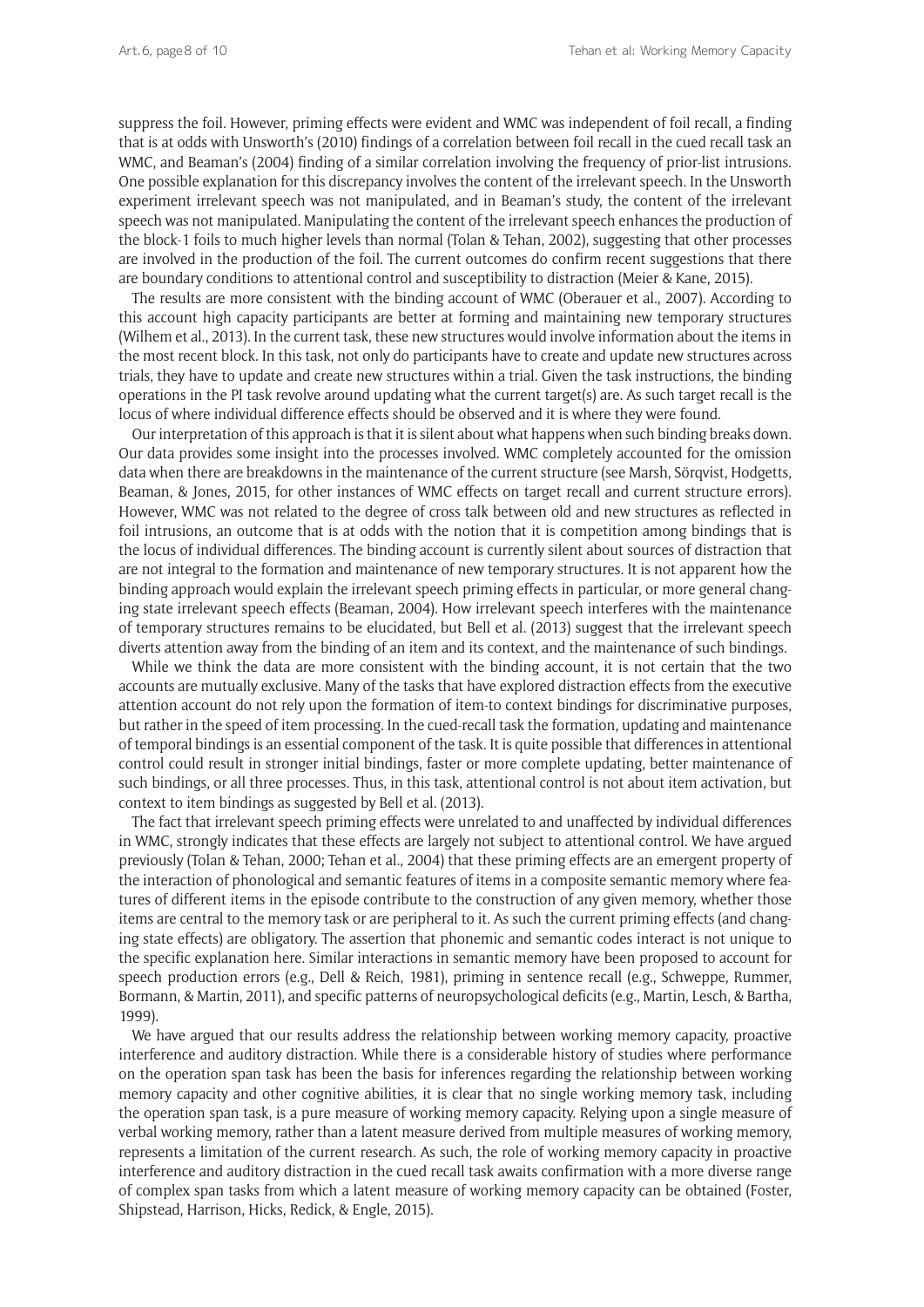The current experiment tested the widely held view that a defining function of working memory is the ability to protect cognitive activity from distraction. We show that WMC was related to the ability to form and maintain temporary episodic bindings that permitted the participants to isolate one episodic event. We also show that some forms of distraction are not under attentional control but are an emergent property of the cognitive architectures that support the recall process.

## **Data Accessibility Statement**

Data for this experiment is available for inspection at <https://osf.io/tdyxp/>.

## **Competing Interests**

The authors have no competing interests to declare.

## **References**

- **Baddeley, A. D.,** & **Hitch, G. J.** (1974). Working memory. *The psychology of learning and motivation, 8*, 47–89. DOI: [https://doi.org/10.1016/S0079-7421\(08\)60452-1](https://doi.org/10.1016/S0079-7421(08)60452-1)
- **Beaman, C. P.** (2004). The Irrelevant Sound Phenomenon Revisited: What Role for Working Memory Capacity? *Journal of Experimental Psychology: Learning, Memory, and Cognition, 30*(5), 1106–1118. DOI: <https://doi.org/10.1037/0278-7393.30.5.1106>
- **Beaman, C. P.,** & **Jones, D. M.** (1997). Role of serial order in the irrelevant speech effect: Tests of the changing-state hypothesis. *Journal Of Experimental Psychology: Learning, Memory, And Cognition*, *23*(2), 459–471. DOI: <https://doi.org/10.1037/0278-7393.23.2.459>
- **Bell, R., Dentale, S., Buchner, A.,** & **Mayr, S.** (2010). ERP correlates of the irrelevant sound effect . *Psychophysiology*, *47*(6), 1182–1191. DOI: <https://doi.org/10.1111/j.1469-8986.2010.01029.x>
- **Bell, R., Röer, J. P.,** & **Buchner, A.** (2013). Irrelevant speech disrupts item-context binding. *Experimental Psychology*, *60*(5), 376–384. DOI: <https://doi.org/10.1027/1618-3169/a000212>
- **Conway, A. A., Cowan, N.,** & **Bunting, M. F.** (2001). The cocktail party phenomenon revisited: The importance of working memory capacity. *Psychonomic Bulletin & Review*, *8*(2), 331–335. DOI: [https://](https://doi.org/10.3758/BF03196169) [doi.org/10.3758/BF03196169](https://doi.org/10.3758/BF03196169)
- **Dell, G. S.,** & **Reich, P. A.** (1981). Stages in sentence production: An analysis of speech error data. *Journal of Verbal Learning and Verbal Behavior, 20*(6), 611–629. DOI: [https://doi.org/10.1016/S0022-](https://doi.org/10.1016/S0022-5371(81)90202-4) [5371\(81\)90202-4](https://doi.org/10.1016/S0022-5371(81)90202-4)
- **Foster, J. L., Shipstead, Z., Harrison, T. L., Hicks, K. L., Redick, T. S.,** & **Engle, R. W.** (2015). Shortened complex span tasks can reliably measure working memory capacity. *Memory & Cognition*, *43*(2), 226–236. DOI: <https://doi.org/10.3758/s13421-014-0461-7>
- **Friedman, N. P.,** & **Miyake, A.** (2004). The relations among inhibition and interference control functions: a latent-variable analysis. *Journal of Experimental Psychology: General, 133*(1), 101. DOI: [https://doi.](https://doi.org/10.1037/0096-3445.133.1.101) [org/10.1037/0096-3445.133.1.101](https://doi.org/10.1037/0096-3445.133.1.101)
- **Heitz, R. P.,** & **Engle, R. W.** (2007). Focusing the spotlight: Individual differences in visual attention control. *Journal Of Experimental Psychology: General*, *136*(2), 217–240. DOI: [https://doi.](https://doi.org/10.1037/0096-3445.136.2.217) [org/10.1037/0096-3445.136.2.217](https://doi.org/10.1037/0096-3445.136.2.217)
- **Jones, D. M.,** & **Macken, W. J.** (1993). Irrelevant tones produce an irrelevant speech effect: Implications for phonological coding in working memory. *Journal Of Experimental Psychology: Learning, Memory, And Cognition*, *19*(2), 369–381. DOI:<https://doi.org/10.1037/0278-7393.19.2.369>
- **Jones, D. M., Madden, C.,** & **Miles, C.** (1992). Privileged access by irrelevant speech to short-term memory: The role of changing state. *The Quarterly Journal Of Experimental Psychology A: Human Experimental Psychology*, *44A*(4), 645–669. DOI:<https://doi.org/10.1080/14640749208401304>
- **Kane, M. J.,** & **Engle, R. W.** (2002). The role of prefrontal cortex in working-memory capacity, executive attention, and general fluid intelligence: An individual-differences perspective. *Psychonomic Bulletin & Review, 9*(4), 637–671. DOI:<https://doi.org/10.3758/BF03196323>
- **Keye, D., Wilhelm, O., Oberauer, K.,** & **Van Ravenzwaaij, D.** (2009). Individual differences in conflictmonitoring: testing means and covariance hypothesis about the Simon and the Eriksen Flanker task. *Psychological Research PRPF, 73*(6), 762–776. DOI:<https://doi.org/10.1007/s00426-008-0188-9>
- **Kliegl, O., Pastötter, B.,** & **Bäuml, K.-H. T.** (2015). The contribution of encoding and retrieval processes to proactive interference. *Journal of Experimental Psychology: Learning, Memory, and Cognition.* Advance online publication. DOI:<https://doi.org/10.1037/xlm0000096>
- **Marsh, J. E., Sörqvist, P., Hodgetts, H. M., Beaman, C. P.,** & **Jones, D. M.** (2015). Distraction control processes in free recall: Benefits and costs to performance. *Journal ff Experimental Psychology: Learning, Memory, and Cognition*, *41*, 118–133. DOI: <https://doi.org/10.1037/a0037779>